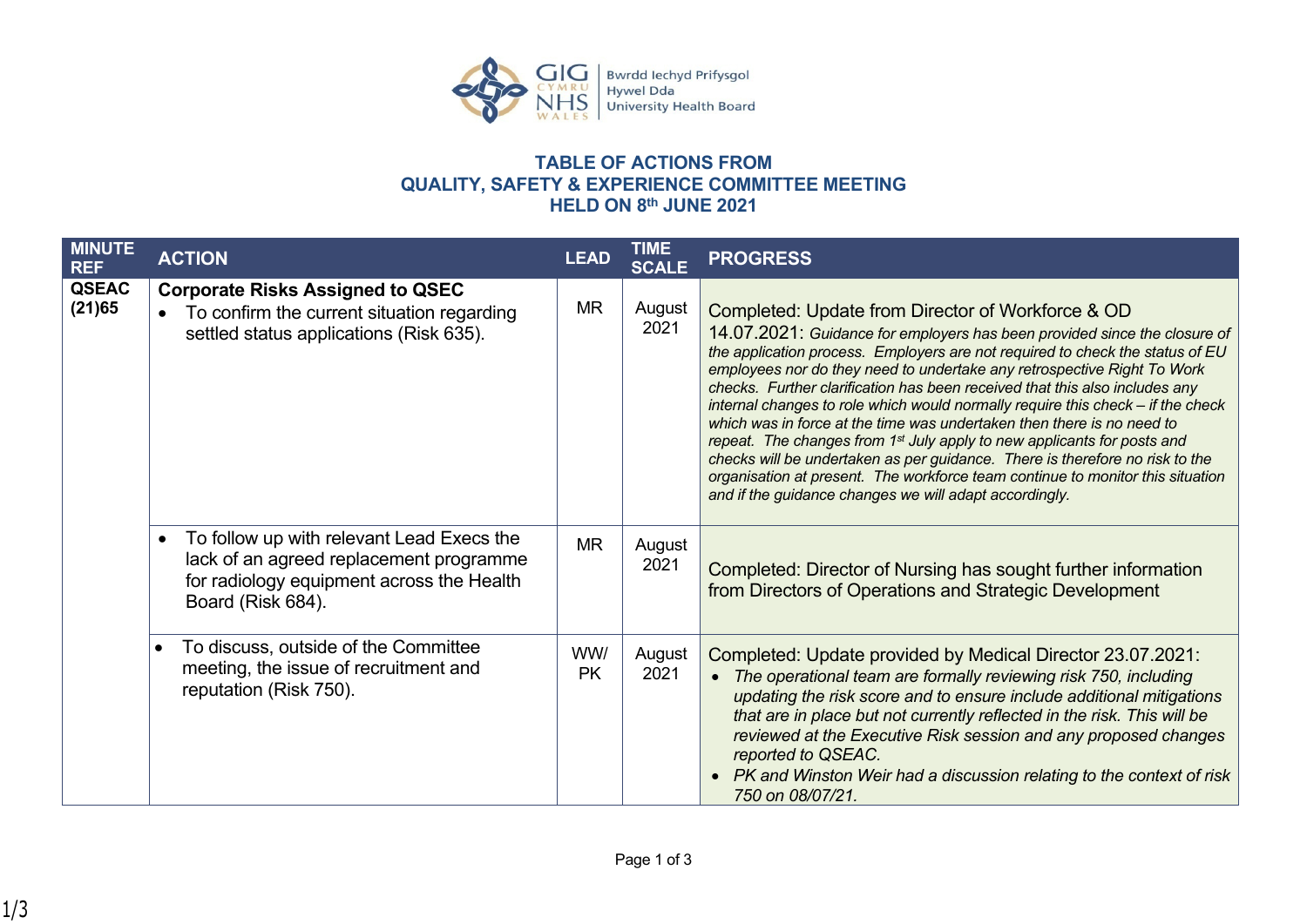| <b>MINUTE</b><br><b>REF</b> | <b>ACTION</b>                                                                                                                                                                                                              | <b>LEAD</b>      | <b>TIME</b><br><b>SCALE</b> | <b>PROGRESS</b>                                                                                                                                                                                                                                                                                                                                                                                                                                                                         |
|-----------------------------|----------------------------------------------------------------------------------------------------------------------------------------------------------------------------------------------------------------------------|------------------|-----------------------------|-----------------------------------------------------------------------------------------------------------------------------------------------------------------------------------------------------------------------------------------------------------------------------------------------------------------------------------------------------------------------------------------------------------------------------------------------------------------------------------------|
|                             |                                                                                                                                                                                                                            |                  |                             | • Lisa Gostling as part of her planning objectives is reviewing the<br>recruitment team's capacity and development, working with the<br>operational service managers and clinical leads to develop a more<br>consistent creative recruitment approach to all medical and other<br>vacancies.<br>• PK is attending the BAME Advisory Group on 28th August to work<br>with members of the BAME network in relation to the support that<br>doctors receive when they arrive from overseas. |
| <b>QSEAC</b><br>(21)66      | Deep Dive on Mental Health and Learning<br><b>Disabilities (Risk 1032)</b><br>To provide an update to the Committee on<br>the management of the MHLD waiting list<br>situation.                                            | SR/<br><b>LC</b> | October<br>2021             | Completed: Forward planned on the QSEAC work programme<br>for 2021/22                                                                                                                                                                                                                                                                                                                                                                                                                   |
| <b>QSEAC</b><br>(21)67      | <b>Update on COVID-19 Related Activity</b><br>To provide an update on the Mortality<br>Review presented to the Board at its meeting<br>on 24 <sup>th</sup> June 2021.                                                      | PK/<br><b>MR</b> |                             | Completed: Forward planned on the QSEAC work programme<br>for October 2021/22                                                                                                                                                                                                                                                                                                                                                                                                           |
| <b>QSEAC</b><br>(21)68      | <b>Health Board Response to the National Audit</b><br>of Care at the End of Life (NACEL)<br>To provide an update to the Committee on<br>$\bullet$<br>progress of the recommendations contained<br>within the NACEL report. | <b>JP</b>        | Dec<br>2021                 | Completed: Forward planned on the QSEAC work programme<br>for 2021/22                                                                                                                                                                                                                                                                                                                                                                                                                   |
| <b>QSEAC</b><br>(21)69      | <b>Commissioning for Quality Outcomes</b><br>To raise the issues regarding the delay in the<br>transfer of patients to Morriston Hospital<br>(Risk 117) to Board via the Committee's<br>Update Report.                     | AL/M<br>R        | July<br>2021                | Completed: Risk 117 issues highlighted in Update Report from<br>meeting held 08.06.2021                                                                                                                                                                                                                                                                                                                                                                                                 |